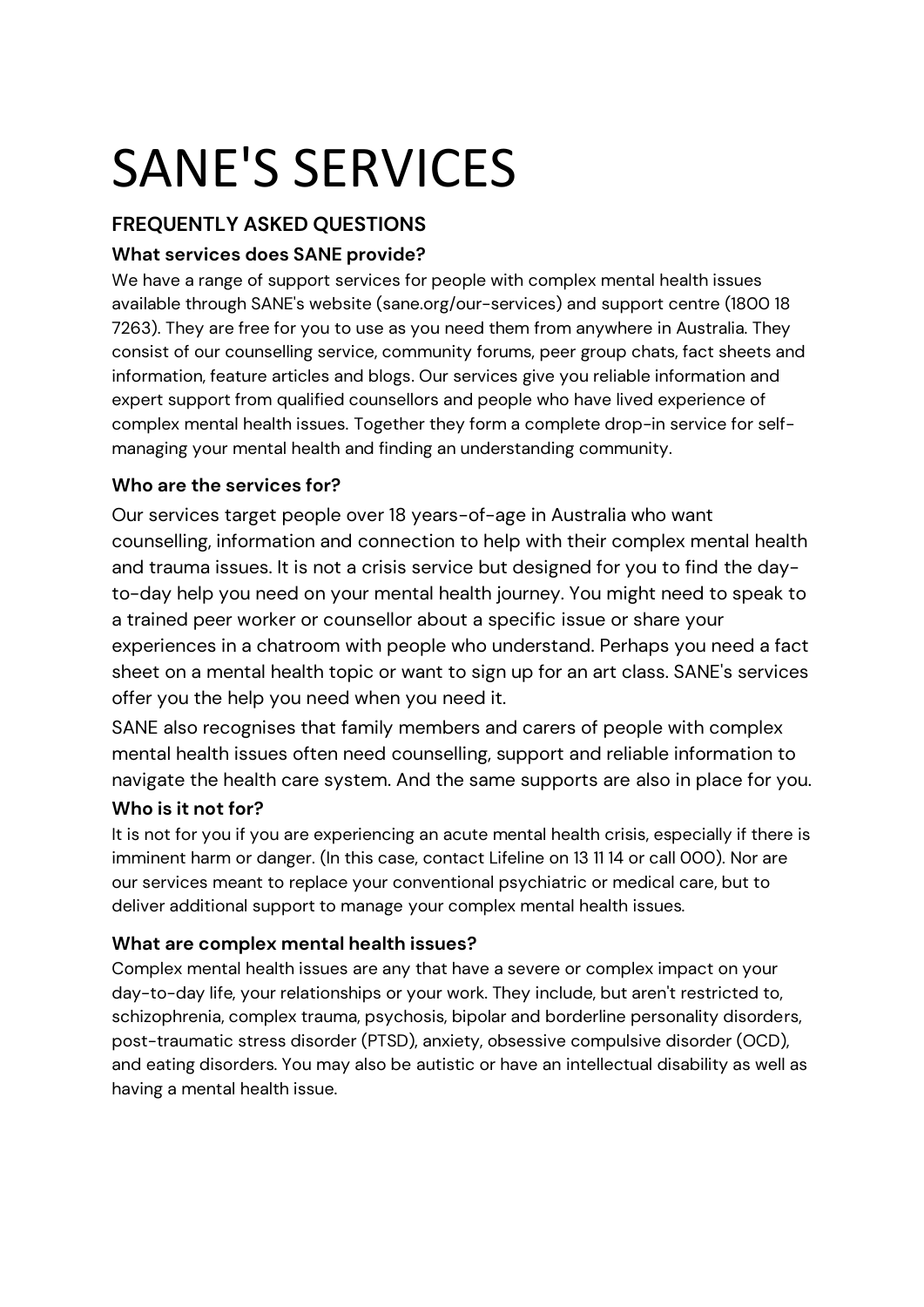#### **How much does the service cost and how often can I use it?**

SANE's services are free. SANE is a long-established and respected not-for-profit organisation with services funded by the Commonwealth Government and private donation. We do not limit how or how often you use the service.

An exception is Studio Dax program at The Dax Centre that carry a fee for each term. However, you may be able to use your NDIS funding to take part in classes.

#### **Do I have to sign-up to use the service?**

Generally, no. Our drop-in services are free and do not require a registration or subscription. You can be anonymous if you wish.

Our guided service however, involves tailoring a support plan for you and setting up a participant login. You need to be referred or fill out a referral yourself and, since it is important, we understand your specific needs, anonymity is not possible. The Studio Dax program also requires registration.

# **THE SERVICES**

#### **What programs and activities can I access via the SANE website?**

We have a range of programs and activities at SANE and you choose how and how often you use them to manage your mental wellbeing.

Our drop-in Service, available to you every weekday from 10am to 10pm by phone (**1800 18 7263**; webchat through the website; email enquiries at **getsupport@sane.org**), is where you can receive expert support, information and referral.

Our moderated community **Forums** are safe places to share your experience of living, or caring for someone, with complex mental health issues, with a range of topics you can contribute to and learn from. Go to saneforums.org

**Peer Group Chats** are webchats focused on a specific topic each week and are guided by peer support workers with lived experience of mental health issues. Go to **[sane.org/peer-support/peer-group-chat](http://sane.org/peer-support/peer-group-chat)**

**Our Fact Sheets and Guides** give you reliable information on mental health topics. Go to **[sane.org/information-stories](http://sane.org/information-stories)**

**SANE Create** is SANE's creativity space, with art classes, exhibitions, tours and more. Go to **[sane.org/about-sane/what-sane-does/sane-create](http://sane.org/about-sane/what-sane-does/sane-create)**

**Our website** (**[sane.org/information-stories](http://sane.org/information-stories)**) has feature articles, blogs and news to inform and inspire you.

Join our **social media** community on Facebook, Instagram, Twitter and LinkedIn.

Throughout Australia we're rolling out our **guided service,** where you can work with a team of counsellors and peer support workers to identify your goals and tailor a support plan that's right for you. The guided service is designed for those who would benefit from a personalised plan and expert help to navigate their mental health journey. Go to **[sane.org/referral](http://sane.org/referral)**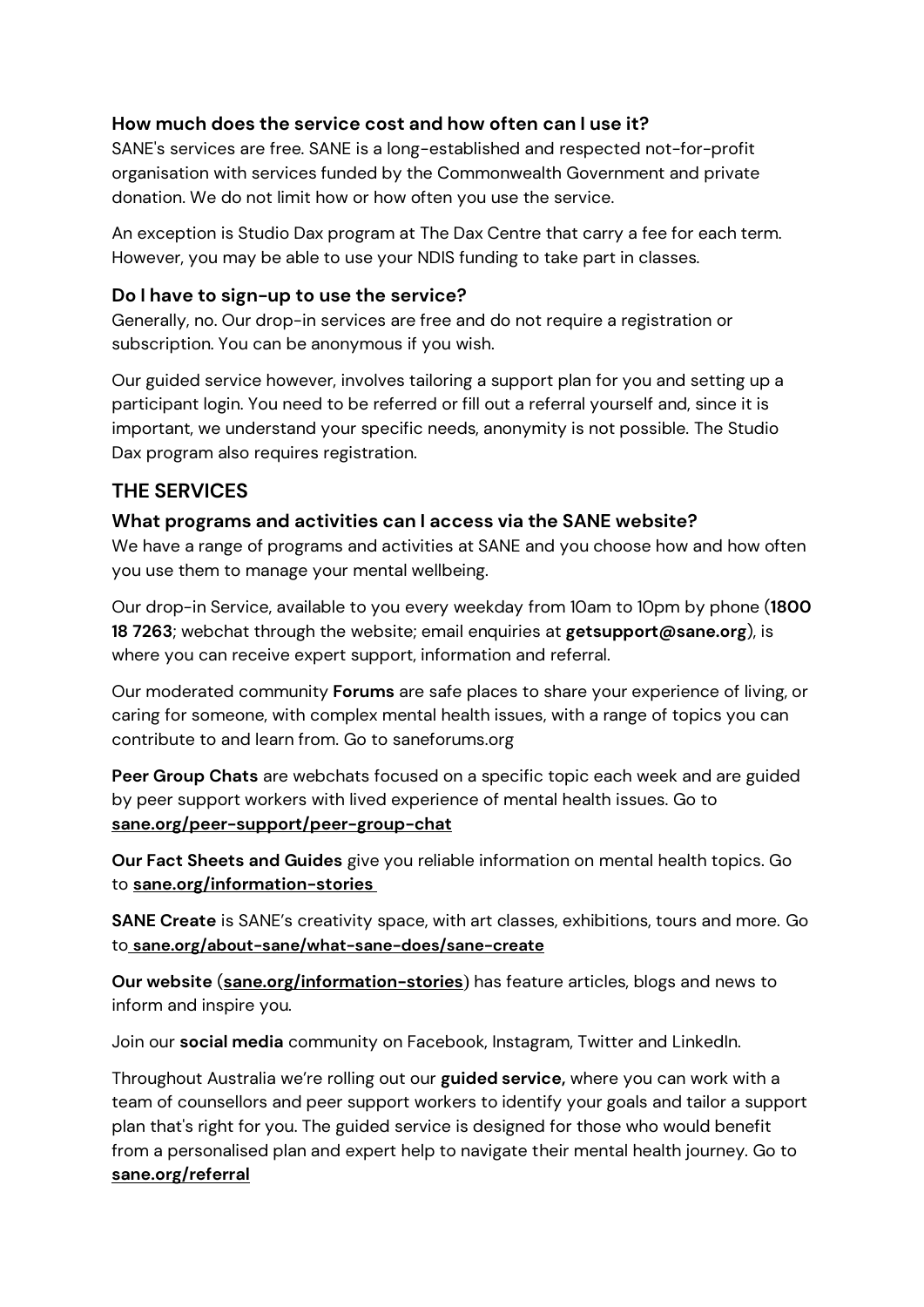#### **What kind of counselling support is available at SANE?**

Every weekday from 10am to 10pm, SANE's trained counsellors are available by phone (1800 18 7263) and webchat to give you support with your mental health and wellbeing. You can discuss your mental health issues, current problems, relationships, personal goals, challenges and self-care – anything that is important to you. Family, friends and carers are also welcome. Our counsellors use a strength-based approach that fosters connection and helps you build your personal and social skills, confidence and selfknowledge. They will draw on widely accepted evidence-based counselling techniques, such as cognitive behavioural therapy, motivational interviewing, mindfulness, open dialogue, and acceptance and commitment therapy.

#### **Can I have face-to-face counselling sessions?**

No, ours is a digital service, available nationally, with all counselling conducted by telephone (**1800 18 7263**). You can find out more by emailing [\(getsupport@sane.org\)](mailto:getsupport@sane.org).

#### **What is peer support and how is it different from the counselling service?**

One of SANE's strengths as a mental health organisation is that it is peer-led, which means the experience of people with complex mental health issues informs everything we do. Because SANE's peer support workers have lived experience of what you are going through, they have a personal perspective and empathy with your situation. Backed by their training, our peer support workers use this special insight to give you invaluable practical support. On our phone, webchat and email, in our community forums and chatrooms, they can help you by sharing their experiences of personal recovery and encouraging you in your next steps.

#### **How can I contact a peer support worker?**

Our peer support workers are available to deliver non-crisis related support on weekdays (**through chat or emai[l getsupport@sane.org,\)](mailto:getsupport@sane.org).** With their lived experience of the issues you might be facing, they will listen without judgement. Whether you are struggling with mental health issues, feeling isolated, or needing someone who understands what you are going through, you can connect with a peer support worker.

#### **What are SANE's forums?**

Our moderated online community forums are safe places to share your experience of living with complex mental health issues. Our Lived Experience Forum has a range of relevant topics for discussion. You can join in and share experiences, pass on information and tips, read stories, and explore issues of mental health and recovery. The forums are available 24 hours-a-day and are moderated by peer support workers, creating a safe and supportive community.

And for family, friends and carers of a person with complex mental health issues, there is a moderated community forum dedicated to you and your concerns, where you can find good advice, connection and community.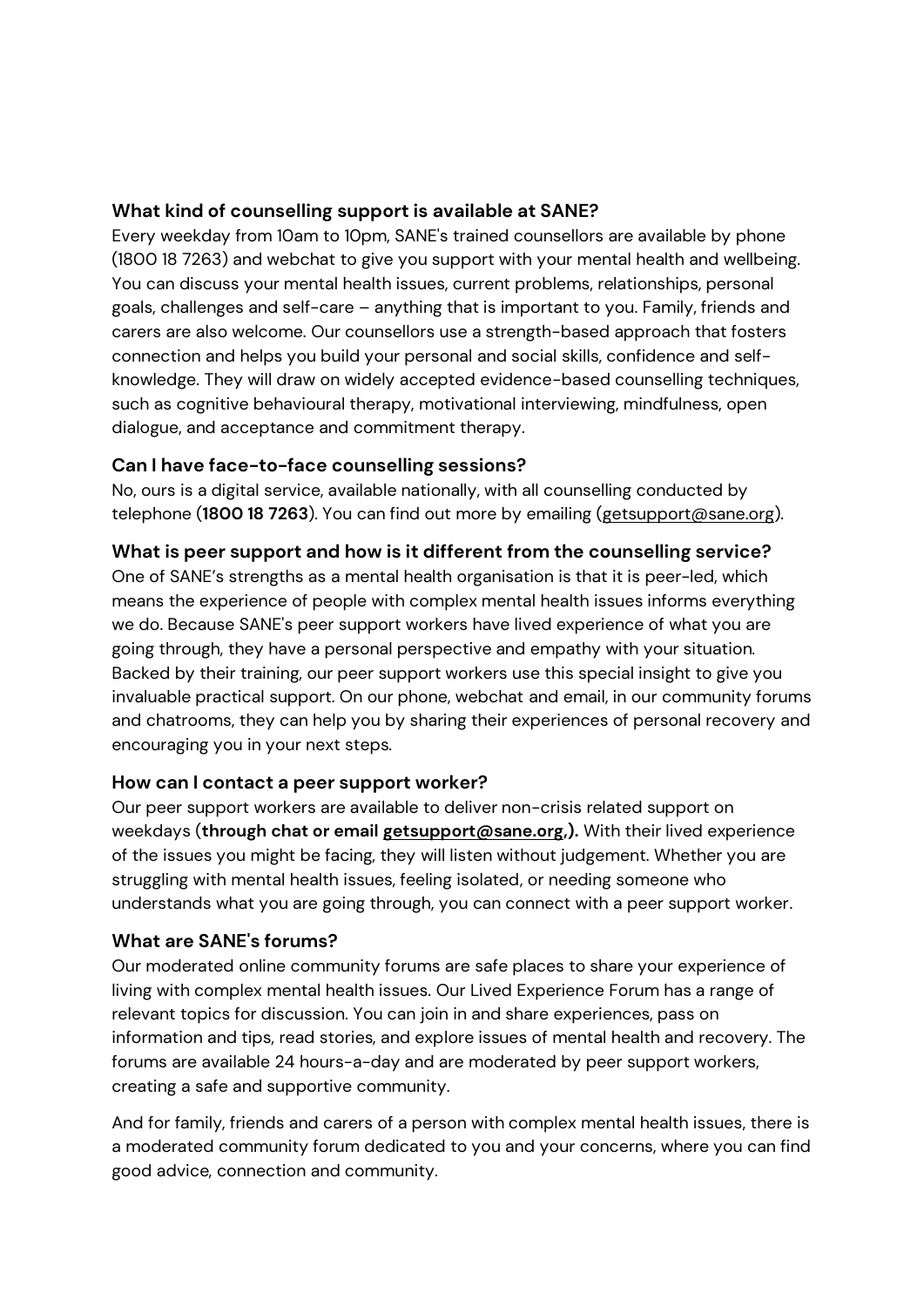Go to our website (**saneforums.org**) for a list of topics and to join in.

#### **What is a Peer Group Chat?**

Held online every Thursday from 7pm - 8.30pm SANE's Peer Group Chats focus on a specific topic and are guided by peer support workers with lived experience of mental health issues. You can chat in real-time with others living with complex mental health issues, as well as family, friends and carers. Counsellors are in the background to make sure chats are safe for you. Peer Group Chats are free. Go to our website (**sane.org/peer-support/peer-group-chat**) to find out the date, time and topic of the next one.

#### **What other resources are available to me on the website?**

SANE's website hosts a wealth of relevant and up-to-date information for people with complex mental health issues and their families, friends and carers. Our factsheets and guides cover diagnoses, treatments, dealing with crises, and tips on living better. You can read them online or download to print. Go to **[sane.org/information-stories](http://sane.org/information-stories)**

Reading about other people's experiences of complex mental health can be heartening and SANE's People Like You page tells personal stories of experience and recovery. Go to **[sane.org/information-stories](http://sane.org/information-stories)**

For greater involvement in your community, you can subscribe to our Facebook, Instagram or LinkedIn pages, or follow us on Twitter. Or you can subscribe SANE Express, our news briefing on mental health stories from Australia and overseas.

Since art can be a great source of creation, recreation and social connection, learn more about what is available to develop your arts practice, connect with others and express yourself. For more information, go to **[sane.org/sane-create.](http://sane.org/sane-create.)**

# **How does using SANE's drop-in services differ from being part of the guided service?**

Our services have been designed for people to drop in as they need them as a key part of self-managing their mental health. Our guided service offers an intensive period of personalised online support from a dedicated team. The guided service offers many of the same services but delivers them as part of a tailored plan.

For many people with complex mental health issues, our suite of drop-in services gives them the level of support they need: occasional counselling, the community and connection of a community forum or chatgroup, and some helpful information. Unlike those in the more tailored guided service, you can be anonymous and choose if, when and how you engage with our separate services.

For more information about the guided service, go to **[sane.org/referral](http://sane.org/referral)**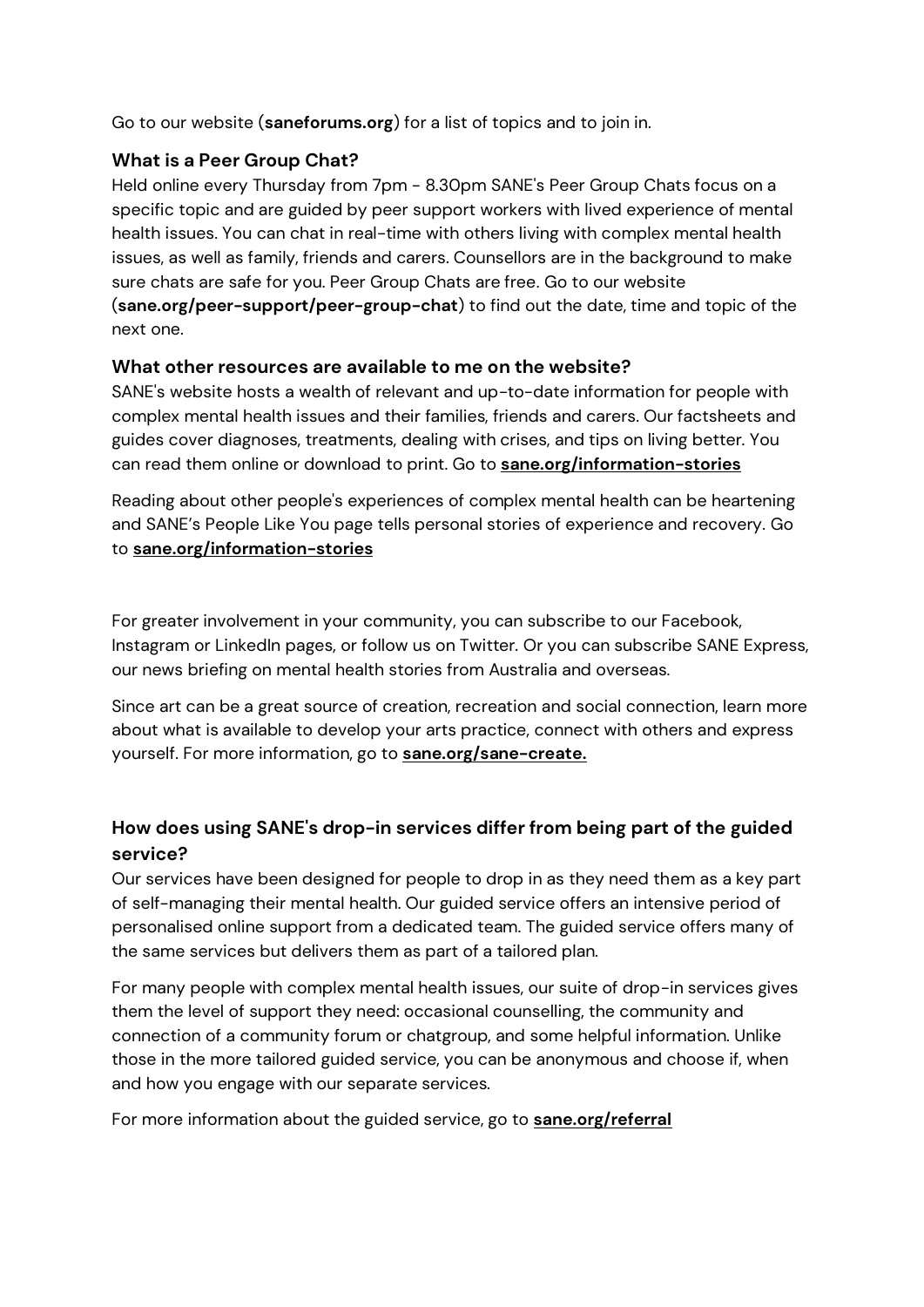#### **How can I be sure these services will be beneficial?**

SANE designs our services through extensive consultations with people with complex mental health issues, SANE's experienced counsellors, Peer Ambassadors and peer support workers, and many experts and organisations in the mental health sector. Over the years, we have drawn on their feedback and on evidence-based research to improve our services for you.

All SANE services follow the CHIME framework, whose acronym stands for the five optimal components for mental health programs: Connectedness, Hope and optimism, Identity, Meaning and purpose, and Empowerment. Every aspect of SANE's services has been created with these attributes in mind.

### **I have been using SANE's services for a while now. Can I be referred to the guided service?**

Yes, if you have been using our services and have reached a point where you feel the need for a more personalised and structured management of your mental health issues, you can be referred to the guided service. Or perhaps you feel you are missing opportunities in accessing health services and need to better navigate the system - the guided service can help.

And, after completing your period in the guided service, you can continue managing your health through our other services.

# **CARERS AND FAMILY MEMBERS**

# **I am a carer of someone with complex mental health issues and finding it difficult to cope and find reliable information. I need support. Can I speak to a counsellor at SANE?**

Yes, SANE supports families, friends and carers with counselling and information. As well as counselling support, you can connect and share your experience with other family members and carers on our dedicated community forum.

#### **PRIVACY CONCERNS**

# **How can I be sure that what I tell you in counselling is kept safe and confidential?**

Confidentiality is important to us and keeping your information safe is our priority. We have a strict privacy policy in which all our staff are trained. All personal and identifying information provided to SANE will be kept private and confidential. All data is kept safe on secure systems and is available to no one outside SANE. Go to our privacy policy: **[sane.org/privacy](http://sane.org/privacy)**

When contacting our services, whether it is for counselling, Peer Group Chat or community forum, you always have the option of being anonymous or posting under a pseudonym.